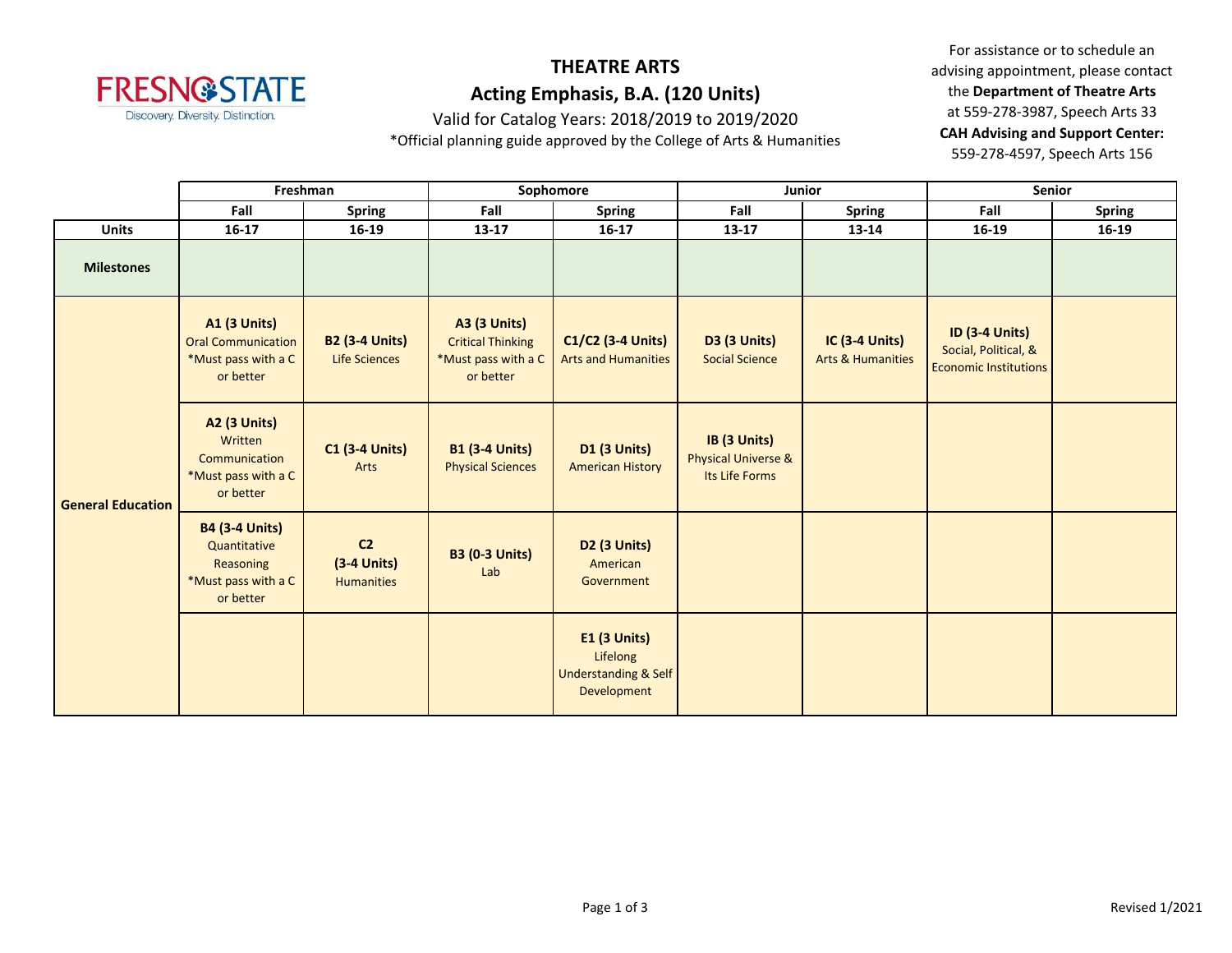

Valid for Catalog Years: 2018/2019 to 2019/2020

\*Official planning guide approved by the College of Arts & Humanities

|                                                                               |                                      | Freshman                                            |                                         | Sophomore                            | Junior                                                                                                                  |                                                                           | <b>Senior</b>                                                                                                          |                                                   |
|-------------------------------------------------------------------------------|--------------------------------------|-----------------------------------------------------|-----------------------------------------|--------------------------------------|-------------------------------------------------------------------------------------------------------------------------|---------------------------------------------------------------------------|------------------------------------------------------------------------------------------------------------------------|---------------------------------------------------|
|                                                                               | Fall                                 | <b>Spring</b>                                       | Fall                                    | <b>Spring</b>                        | Fall                                                                                                                    | <b>Spring</b>                                                             | Fall                                                                                                                   | <b>Spring</b>                                     |
| <b>Units</b>                                                                  | $16 - 17$                            | 16-19                                               | 13-17                                   | $16 - 17$                            | 13-17                                                                                                                   | 13-14                                                                     | 16-19                                                                                                                  | $16-19$                                           |
| <b>Major</b><br><b>Additional</b><br><b>Graduation</b><br><b>Requirements</b> | DRAMA 10<br>(3 Units)                | <b>DRAMA 35</b><br>(3 Units)<br>[Pre-Req: DRAMA 33] | <b>DRAMA 30</b><br>(3 Units)            | <b>DANCE 20</b><br>(3 Units)         | DRAMA 132<br>(3 Units)                                                                                                  | DRAMA 133<br>(3 Units)<br>[Pre-Req: DRAMA 35] [Pre-Req: DRAMA 35]         | DRAMA 185<br>(3 Units)                                                                                                 | DRAMA 186<br>(3 Units)<br>[Pre-Req: DRAMA<br>163] |
|                                                                               | <b>DRAMA 33</b><br>(3 Units)         | <b>DRAMA 34</b><br>(3 Units)                        | <b>DRAMA 41</b><br>(3 Units)            | <b>DRAMA 15 or 115</b><br>$(1$ Unit) | <b>DRAMA 139</b><br>(3 Units)<br>[Pre-Req: DRAMA 33]                                                                    | DRAMA 110<br>(3 Units)                                                    | <b>Approved</b><br><b>Electives</b><br>(3 Units)<br>*Except DRAMA<br>15/115 and 89/189;<br>see advisor for<br>approval | <b>DRAMA 15 or 115</b><br>$(1$ Unit)              |
|                                                                               | <b>DRAMA 15 or 115</b><br>$(1$ Unit) | <b>DRAMA 15 or 115</b><br>$(1$ Unit)                | <b>DRAMA 15 or 115</b><br>$(1$ Unit $)$ |                                      | <b>DRAMA 15 or 115</b><br>$(1$ Unit)                                                                                    | DRAMA 163<br>(3 Units)<br>[Pre-Req: GE<br>Foundation &<br>Breadth Area C] | <b>DRAMA 15 or 115</b><br>$(1$ Unit)                                                                                   |                                                   |
|                                                                               |                                      |                                                     |                                         |                                      |                                                                                                                         | <b>DRAMA 15 or 115</b><br>$(1$ Unit)                                      |                                                                                                                        |                                                   |
|                                                                               |                                      |                                                     |                                         |                                      | <b>UDWS (0-4 Units)</b><br>*Upper Division<br><b>Writing Exam</b><br>OR "W" Course (must<br>pass with a C or<br>better) |                                                                           | <b>Elective</b>                                                                                                        | MI (3 Units)<br>Multicultural/<br>International   |
|                                                                               |                                      |                                                     |                                         |                                      |                                                                                                                         |                                                                           | <b>Elective</b>                                                                                                        | <b>Elective</b>                                   |
|                                                                               |                                      |                                                     |                                         |                                      |                                                                                                                         |                                                                           |                                                                                                                        | <b>Elective</b>                                   |
|                                                                               |                                      |                                                     |                                         |                                      |                                                                                                                         |                                                                           |                                                                                                                        | <b>Elective</b>                                   |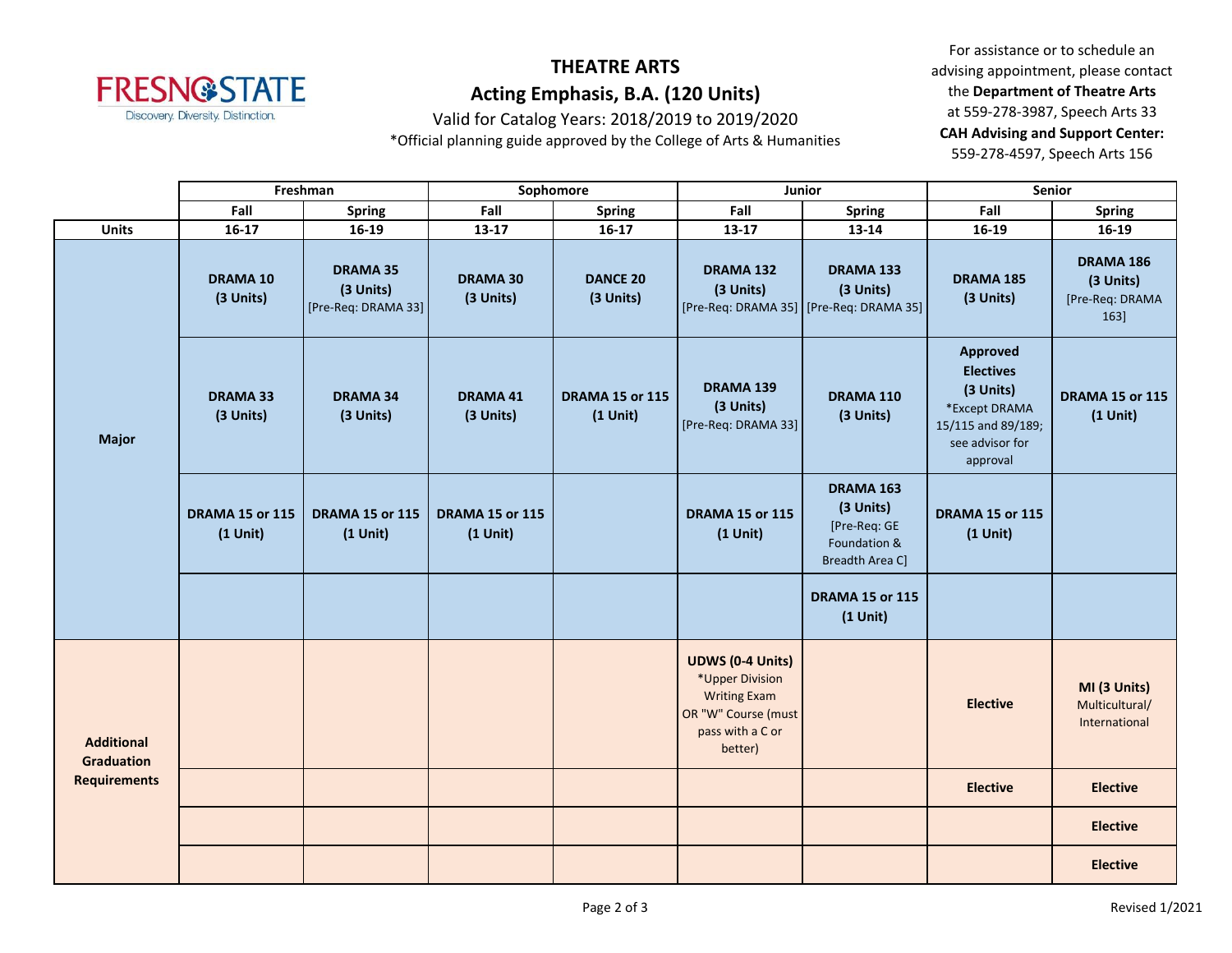

Valid for Catalog Years: 2018/2019 to 2019/2020

\*Official planning guide approved by the College of Arts & Humanities

For assistance or to schedule an advising appointment, please contact the **Department of Theatre Arts** at 559-278-3987, Speech Arts 33 **CAH Advising and Support Center:**  559-278-4597, Speech Arts 156

|              | Freshman |               | Sophomore    |               | Junior         |               | Senior |               |
|--------------|----------|---------------|--------------|---------------|----------------|---------------|--------|---------------|
|              | Fall     | <b>Spring</b> | Fall         | <b>Spring</b> | Fall           | <b>Spring</b> | Fall   | <b>Spring</b> |
| <b>Units</b> | 16-17    | 16-19         | 12.17<br>T2. | .<br>16-17    | 12.17<br>13-TV | 13-14         | 16-19  | 16-19         |

#### **FOOTNOTES:**

**Prerequisites/Corequisites:** Other restrictions may apply. Please see your course catalog for detailed prerequisite/corequisite requirements.

**Grade Requirements:** CR/NC grading is not permitted in the Theatre Arts major.

Electives (16 units): Units in this area may be used toward a double major or minor. Students must earn a minimum of 120 units total to graduate. The number of required elective units may vary, depending on the amount of units earned from major and GE courses.

**Upper Division Writing Skills requirement (UDWS):** All undergraduate students must demonstrate competency in writing skills by passing the Upper Division Writing Exam (UDWE) or by obtaining a C or better in an approved upper division writing course, identified by the letter "W."

Substitutions: If substitutions/exceptions/waivers are made for any major courses that also meet GE and/or the Multicultural/International graduation requirement, the student is responsible for completing additional courses to satisfy the respective areas (GE and/or MI). This also includes the upperdivision writing requirement.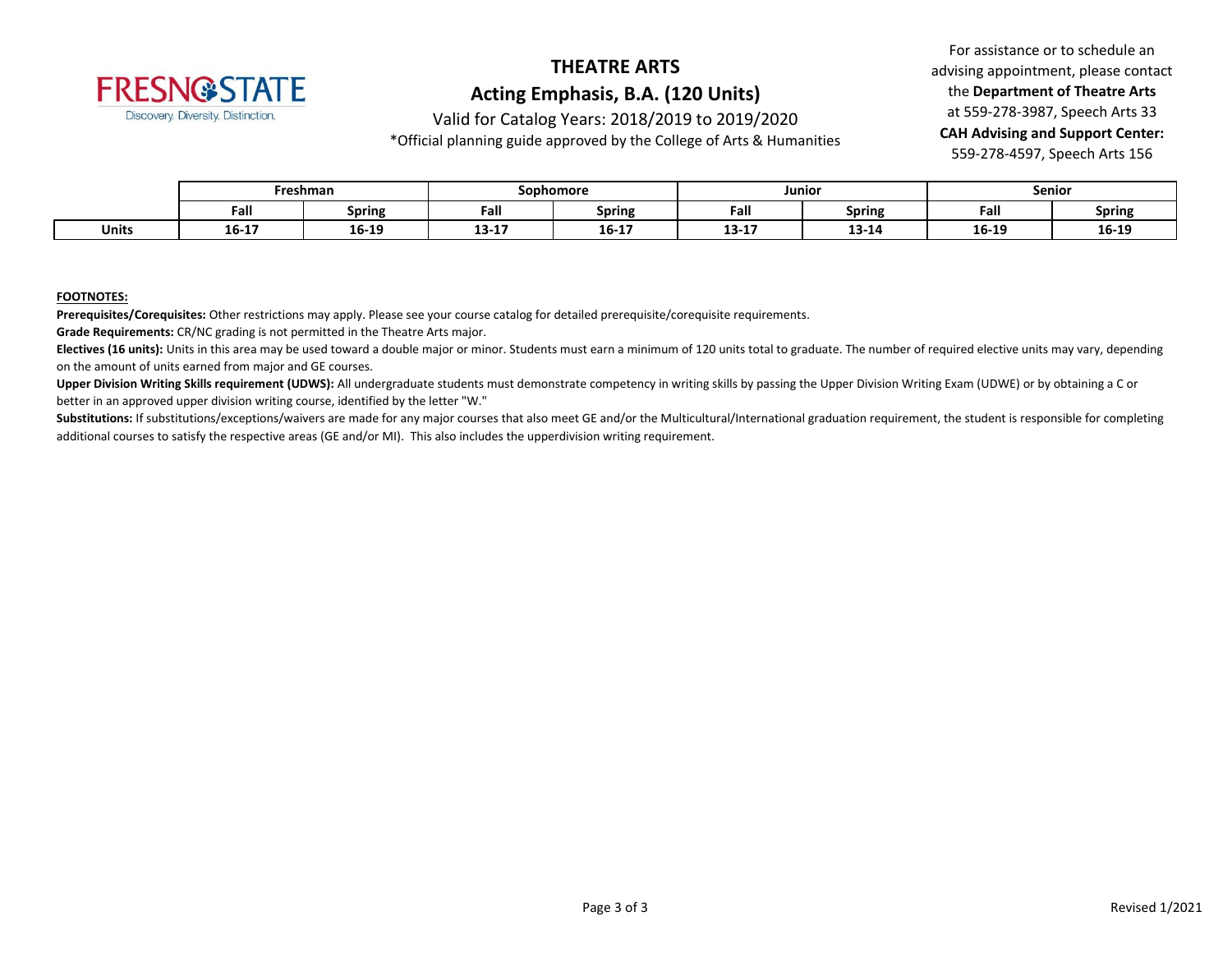

Valid for Catalog Years: 2001/2002 to 2017/2018

\*Official planning guide approved by the College of Arts & Humanities

|                             | Freshman                                                                                   |                                                      | Sophomore                                                                           |                                                                              |                                                                 | <b>Junior</b>                                         | <b>Senior</b>                                                                 |                                                 |
|-----------------------------|--------------------------------------------------------------------------------------------|------------------------------------------------------|-------------------------------------------------------------------------------------|------------------------------------------------------------------------------|-----------------------------------------------------------------|-------------------------------------------------------|-------------------------------------------------------------------------------|-------------------------------------------------|
|                             | Fall                                                                                       | <b>Spring</b>                                        | Fall                                                                                | <b>Spring</b>                                                                | Fall                                                            | <b>Spring</b>                                         | Fall                                                                          | <b>Spring</b>                                   |
| <b>Units</b>                | $16 - 17$                                                                                  | 16-19                                                | $13 - 17$                                                                           | $16 - 17$                                                                    | $13 - 17$                                                       | 13-14                                                 | 16-19                                                                         | $16 - 19$                                       |
| General<br><b>Education</b> | <b>A1 (3 Units)</b><br><b>Oral Communication</b><br>*Must pass with a C or<br>better       | <b>B2 (3-4 Units)</b><br>Life Sciences               | <b>A3 (3 Units)</b><br><b>Critical Thinking</b><br>*Must pass with a C<br>or better | $C1/C2$ (3-4<br>Units)<br>Arts and<br><b>Humanities</b>                      | <b>D3 (3 Units)</b><br><b>Social Science</b>                    | <b>IC (3-4 Units)</b><br><b>Arts &amp; Humanities</b> | <b>ID (3-4 Units)</b><br>Social, Political, &<br><b>Economic Institutions</b> | MI (3 Units)<br>Multicultural/<br>International |
|                             | <b>A2 (3 Units)</b><br><b>Written Communication</b><br>*Must pass with a C or<br>better    | <b>C1 (3-4 Units)</b><br>Arts                        | <b>B1 (3-4 Units)</b><br><b>Physical Sciences</b>                                   | <b>D1 (3 Units)</b><br><b>American History</b>                               | IB (3 Units)<br><b>Physical Universe</b><br>&<br>Its Life Forms |                                                       |                                                                               |                                                 |
|                             | <b>B4 (3-4 Units)</b><br><b>Quantitative Reasoning</b><br>*Must pass with a C or<br>better | C <sub>2</sub><br>$(3-4$ Units)<br><b>Humanities</b> | <b>B3 (0-3 Units)</b><br>Lab                                                        | <b>D2 (3 Units)</b><br>American<br>Government                                |                                                                 |                                                       |                                                                               |                                                 |
|                             |                                                                                            |                                                      |                                                                                     | $E1$ (3 Units)<br>Lifelong<br><b>Understanding &amp;</b><br>Self Development |                                                                 |                                                       |                                                                               |                                                 |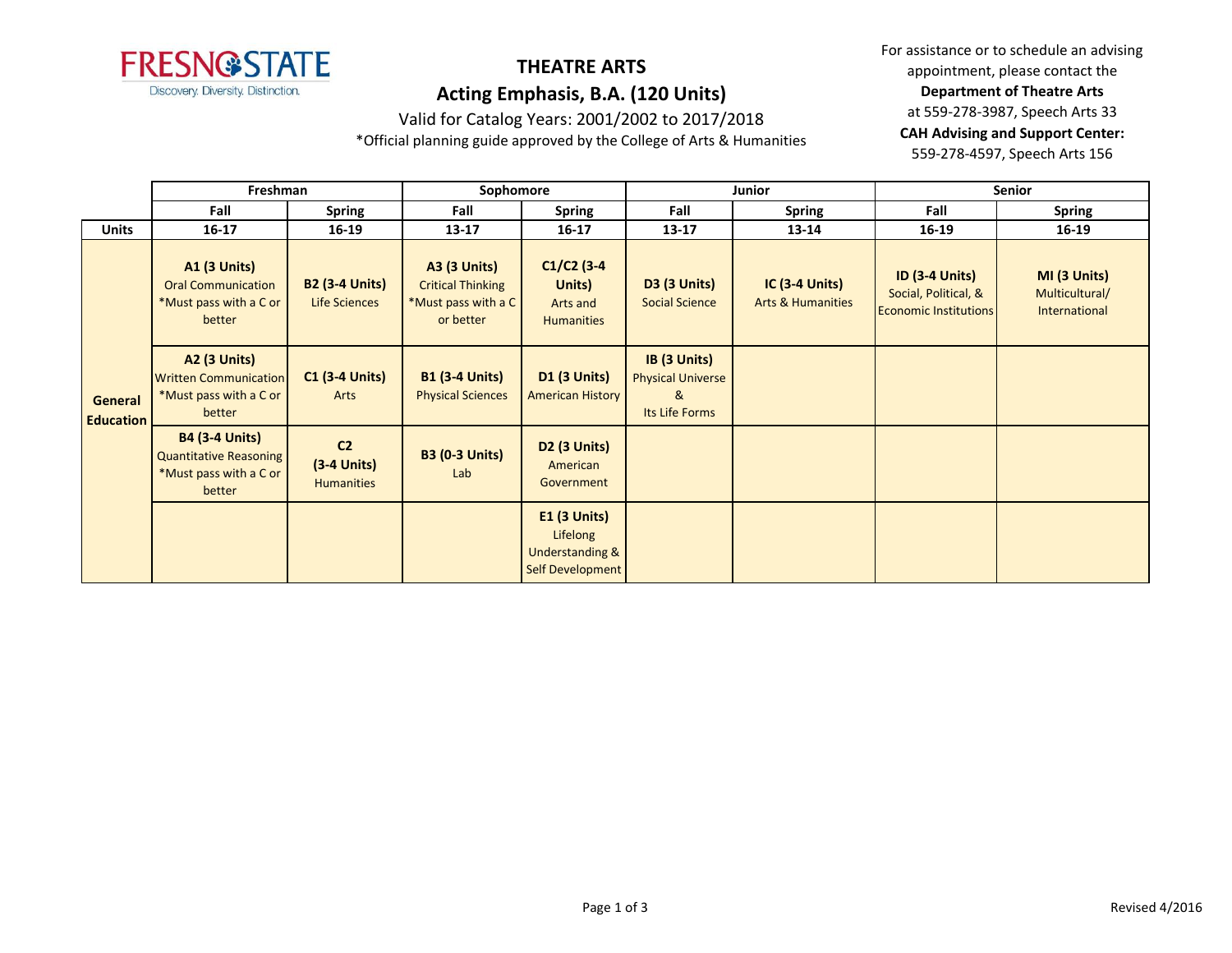

Valid for Catalog Years: 2001/2002 to 2017/2018

\*Official planning guide approved by the College of Arts & Humanities

|                  | Freshman                             |                                                           | Sophomore                     |                                    |                                                                                                                           | Junior                                                                 | Senior                                                                                                       |                                             |
|------------------|--------------------------------------|-----------------------------------------------------------|-------------------------------|------------------------------------|---------------------------------------------------------------------------------------------------------------------------|------------------------------------------------------------------------|--------------------------------------------------------------------------------------------------------------|---------------------------------------------|
|                  | Fall                                 | <b>Spring</b>                                             | Fall                          | <b>Spring</b>                      | Fall                                                                                                                      | Spring                                                                 | Fall                                                                                                         | <b>Spring</b>                               |
| <b>Units</b>     | $16-17$                              | 16-19                                                     | 13-17                         | $16 - 17$                          | $13 - 17$                                                                                                                 | 13-14                                                                  | 16-19                                                                                                        | 16-19                                       |
| <b>Major</b>     | DRAMA 10 (3 Units)                   | <b>DRAMA 35</b><br>(3 Units)<br>[Pre-Req: DRAMA<br>$33$ ] | <b>DRAMA 30 (3)</b><br>Units) | <b>DANCE 20</b><br>(3 Units)       | DRAMA 132<br>(3 Units)<br>[Pre-Req: DRAMA<br>$35$ ]                                                                       | DRAMA 133 (3 Units)<br>[Pre-Req: DRAMA 35]                             | DRAMA 185<br>(3 Units)                                                                                       | DRAMA 186 (3 Units)<br>[Pre-Req: DRAMA 163] |
|                  | DRAMA 33 (3 Units)                   | <b>DRAMA 34</b><br>(3 Units)                              | <b>DRAMA 41 (3)</b><br>Units) | <b>DRAMA 15 or</b><br>115 (1 Unit) | <b>DRAMA 139</b><br>(3 Units)<br>[Pre-Req: DRAMA<br>33]                                                                   | DRAMA 110 (3 Units)                                                    | <b>Approved</b><br>Electives (3 Units)<br>*Except DRAMA<br>15/115 and 89/189;<br>see advisor for<br>approval | DRAMA 15 or 115 (1<br>Unit)                 |
|                  | <b>DRAMA 15 or 115</b><br>$(1$ Unit) | <b>DRAMA 15 or 115 DRAMA 15 or 115</b><br>$(1$ Unit)      | $(1$ Unit)                    |                                    | <b>DRAMA 15 or</b><br>115 (1 Unit)                                                                                        | DRAMA 163 (3 Units)<br>[Pre-Req: GE Foundation<br>&<br>Breadth Area C] | <b>DRAMA 15 or 115</b><br>$(1$ Unit)                                                                         |                                             |
|                  |                                      |                                                           |                               |                                    |                                                                                                                           | <b>DRAMA 15 or 115</b><br>$(1$ Unit)                                   |                                                                                                              |                                             |
| <b>Electives</b> |                                      |                                                           |                               |                                    | <b>UDWS (0-4</b><br>Units)<br>*Upper Division<br><b>Writing Exam</b><br>OR "W" Course<br>(must pass with a<br>Cor hetter) |                                                                        | <b>Elective</b>                                                                                              | <b>Elective</b>                             |
|                  |                                      |                                                           |                               |                                    |                                                                                                                           |                                                                        | <b>Elective</b>                                                                                              | <b>Elective</b>                             |
|                  |                                      |                                                           |                               |                                    |                                                                                                                           |                                                                        |                                                                                                              | <b>Elective</b>                             |